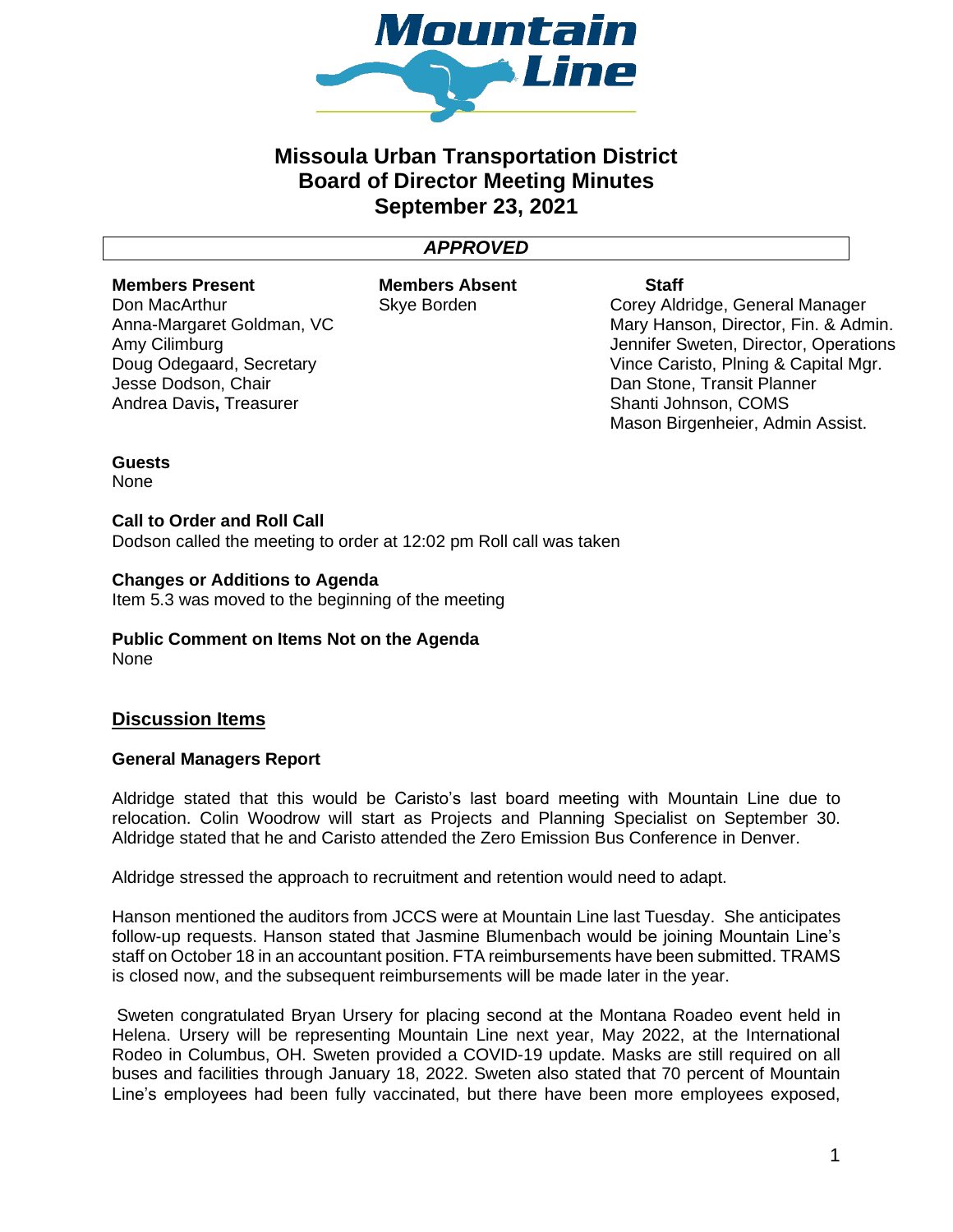resulting in a shortage of employees. Sweten stated that the next class of Operators would begin on October 3. Sweten explained that the applicant pool has decreased and that the January service expansion is doubtful. Due to employees resigning, reduced service will resume next month.

Caristo stated bus deliveries from Gillig and New Flyer continue to experience delays due to COVID-19 related issues. They are expecting to have final inspections on the new buses in October. Three chargers were delivered, and Liberty Electric is working on the installation. Regarding the Bus Stop Master Plan, landscaping and finish work were completed at several stops on Route 1 and 2. A meeting with a consultant at IMEG occurred to prepare documents to complete the project next spring. The ITS deployment with Clever Devices continues. The two new Gillig buses are grounded due to router/connectivity issues. Sweten provided an update that the buses are ready for revenue services starting September 24.

Caristo shared on the Shakespeare St. remodel. The contract with Dennis Lower Construction for a "no-build" on the second floor is being finalized. Mountain Line awaits a permit from the city. Staff continues to work with DJ&A and others to find land for a new facility. Northwestern Energy and the Department of Environmental Quality discussions continue to establish a pilot rate case for transit and agencies. The proposal is to eliminate demand charges between 10 pm. and 6 am.

Johnson shared her focus has been on recruitment and retention efforts, and she will be attending a career fair. She tabled at River City Roots Fest & Family Fun Fest and several University events. Mountain Line will be represented in the Commuter Challenge events.

Johnson presented to Senior Forum and Milltown Community Council. Johnson also attended other meetings: Risk Housing Coalition, the Coordinated Outreach Team, and the COAD Homelessness Task Force. A new task force was created, which is the Human Trafficking Task Force. Johnson stated that there would be upcoming tabling events at the Clean Energy Expo on September 25 and the Safe Kids Fair on September 26.

## **Action Items**

## **Paratransit Software Vendor Selection**

Stone explained that MUTD has been using the same software system for Paratransit and Shuttle Van services since 2008. The current system is not able to provide the services that are needed. Stone stated that eight proposals were received. After conducting interviews with three vendors, Via Mobility was selected. Discussion ensued, and Odegaard made a motion to authorize the General Manager to execute a contract with Via Mobility LLC in the amount of \$351,710, plus a 5% contingency. McArthur seconded the motion. The motion carried unanimously.

## **Approval of August Board Meeting Minutes**

MacArthur made a motion to approve the minutes of August 23, 2021, seconded by Goldman. The motion carried unanimously.

## **July 2021 Financials**

Davis shared expenses are lower than budget due to reduced services. The final CARES act payment was received and deposited. Staff capacity to update the Proforma was discussed. Davis stated that many changes have occurred over the last five years, such as challenges with the labor shortage. Davis made a motion to accept the July financials, Cilimburg seconded. The motion carried unanimously.